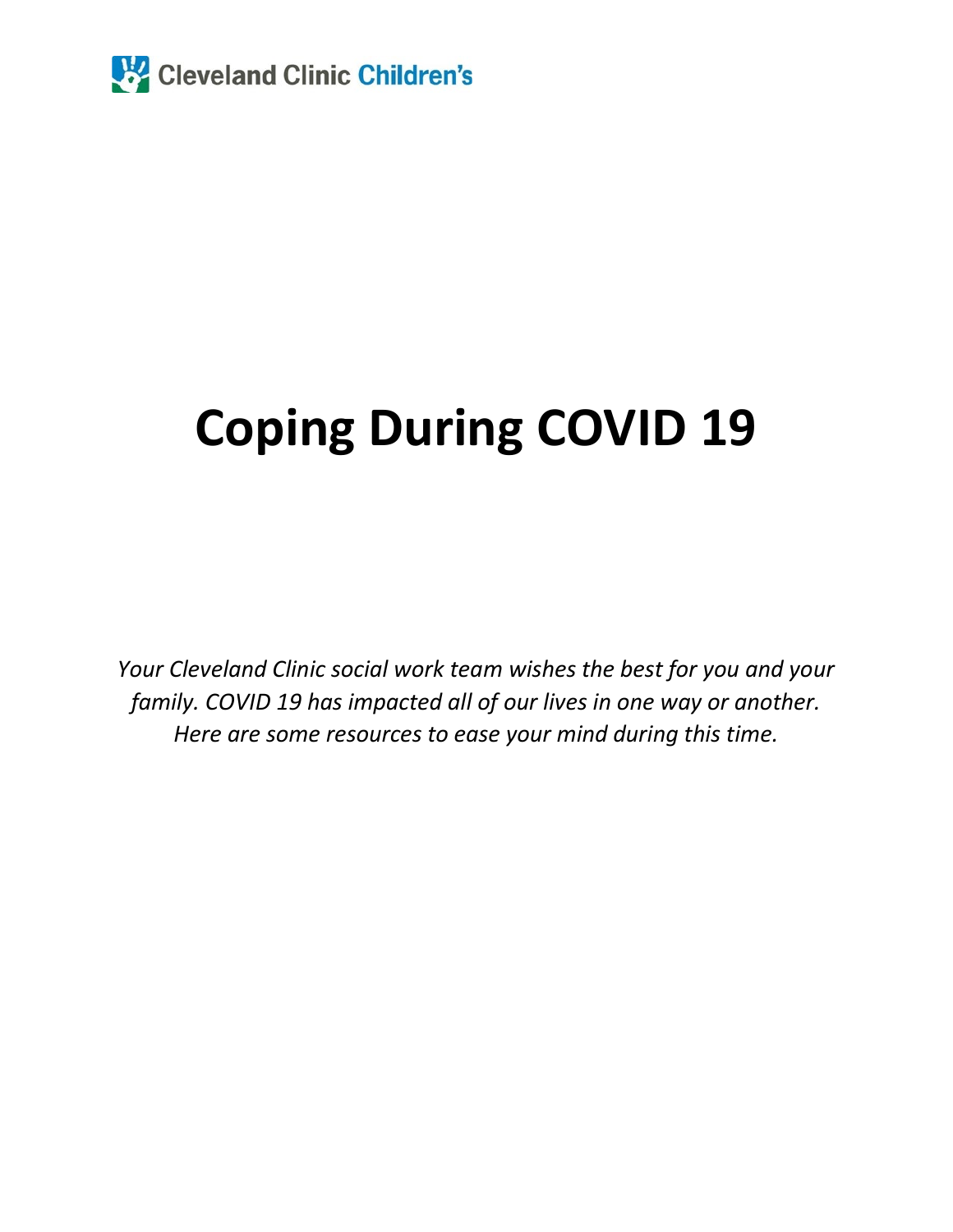

## **FINANCIAL**

*Fortunately, there are available financial resources at this time. These links provide more information regarding the qualifications.*

**Child Care Resources Cuyahoga County-ONLINE ONLY:**

[https://docs.google.com/forms/d/e/1FAIpQLSd8-xY8s9lMQL09fdWsmWy6jeWMmv0FC](https://docs.google.com/forms/d/e/1FAIpQLSd8-xY8s9lMQL09fdWsmWy6jeWMmv0FC-tnvVGer0Hn5Pmoug/viewform)[tnvVGer0Hn5Pmoug/viewform](https://docs.google.com/forms/d/e/1FAIpQLSd8-xY8s9lMQL09fdWsmWy6jeWMmv0FC-tnvVGer0Hn5Pmoug/viewform)

**The USBG financial assistance for those employed through the hospitality industry link:**

<https://www.usbgfoundation.org/beap>

USBG National Charity Foundation

2654 W Horizon Ridge Parkway

Suite B5 PMB 252

Henderson, NV 89052-2803

855.655.8724

**General information about Mayor Frank Jackson's decision to maintain utilities in Cleveland-ONLINE ONLY:**

[https://www.clevescene.com/scene-and-heard/archives/2020/03/13/city-of-cleveland-to-halt-water](https://www.clevescene.com/scene-and-heard/archives/2020/03/13/city-of-cleveland-to-halt-water-and-power-shutoffs-restore-connections?fbclid=IwAR2puC3YNkx2KImyFbDZzA3HllAZpAyS885TOQ4u2zIcfENL4JSO5LPgF_8)[and-power-shutoffs-restore](https://www.clevescene.com/scene-and-heard/archives/2020/03/13/city-of-cleveland-to-halt-water-and-power-shutoffs-restore-connections?fbclid=IwAR2puC3YNkx2KImyFbDZzA3HllAZpAyS885TOQ4u2zIcfENL4JSO5LPgF_8)[connections?fbclid=IwAR2puC3YNkx2KImyFbDZzA3HllAZpAyS885TOQ4u2zIcfENL4JSO5LPgF\\_8](https://www.clevescene.com/scene-and-heard/archives/2020/03/13/city-of-cleveland-to-halt-water-and-power-shutoffs-restore-connections?fbclid=IwAR2puC3YNkx2KImyFbDZzA3HllAZpAyS885TOQ4u2zIcfENL4JSO5LPgF_8)

#### **Utility information by service provider:**

Dominion

<https://www.dominionenergy.com/company/coronavirus>

First Energy

[https://www.firstenergycorp.com/newsroom/news\\_articles/firstenergy-committed-to-maintaining-24-](https://www.firstenergycorp.com/newsroom/news_articles/firstenergy-committed-to-maintaining-24-7-service-to-customers-t.html) [7-service-to-customers-t.html](https://www.firstenergycorp.com/newsroom/news_articles/firstenergy-committed-to-maintaining-24-7-service-to-customers-t.html)

Cleveland water

<http://www.clevelandwater.com/blog/how-were-addressing-covid-19-cleveland-water>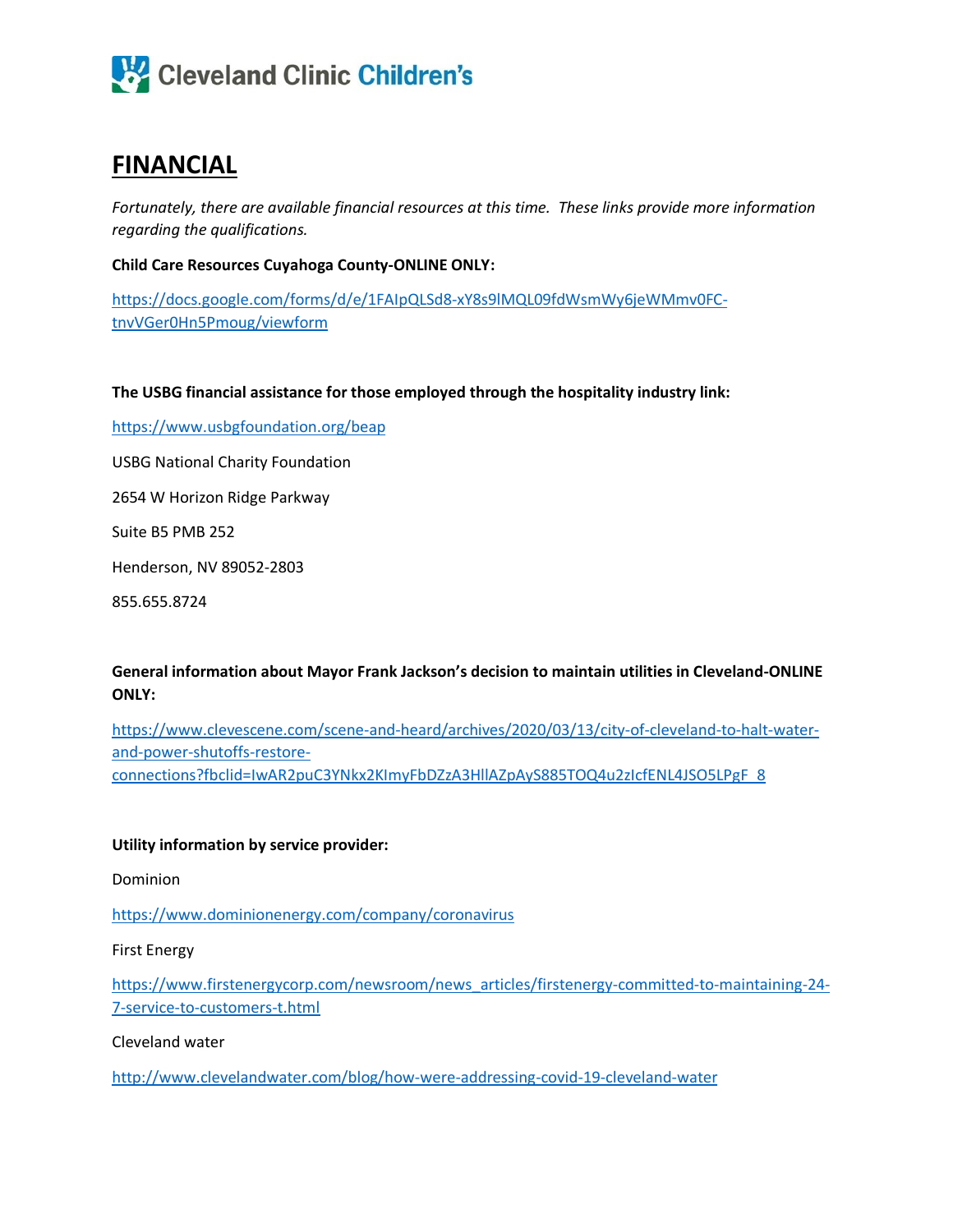

**Interest Free loan for businesses through HMLA. Their mission statement and link for the application:**

[https://interestfree.org/coronavirus-covid-19-emergency-fund-press](https://interestfree.org/coronavirus-covid-19-emergency-fund-press-release/?fbclid=IwAR2cCJFcliM7CM1lmvLGNjgQLcBLhLVeMxwlRLxX5v-0J_PSRoK9riX3TRA)[release/?fbclid=IwAR2cCJFcliM7CM1lmvLGNjgQLcBLhLVeMxwlRLxX5v-0J\\_PSRoK9riX3TRA](https://interestfree.org/coronavirus-covid-19-emergency-fund-press-release/?fbclid=IwAR2cCJFcliM7CM1lmvLGNjgQLcBLhLVeMxwlRLxX5v-0J_PSRoK9riX3TRA)

#### **Small Business Administration disaster loan application:**

US Small Business Administration 409 3rd St, SW Washington DC 2041 800-827-5722 <https://www.sba.gov/disaster-assistance/coronavirus-covid-19>

**National Business financial opportunity information- ONLINE ONLY:**

<https://www.thesimpledollar.com/financial-wellness/coronavirus-financial-assistance/>

#### **Resource list for Ohio due to COVID 19- ONLINE ONLY:**

<https://www.greaterohio.org/covid19-relief>

#### **Rapid Response Fund information- ONLINE ONLY:**

<https://www.clevelandfoundation.org/news/covid-19/response-fund/>

#### **TRI-C ONLINE ONLY:**

[https://www.tri-c.edu/administrative-departments/business-continuity/covid-19/health-and-well](https://www.tri-c.edu/administrative-departments/business-continuity/covid-19/health-and-well-being-resources.html)[being-resources.html](https://www.tri-c.edu/administrative-departments/business-continuity/covid-19/health-and-well-being-resources.html)

#### **Metrohealth Helping Hand Fund:**

<https://www.metrohealth.org/foundation>

Contact us at 216-778-5665

#### **University resource guide-ONLIN E ONLY:**

https://www.uhhospitals.org/services/coronavirus#prepared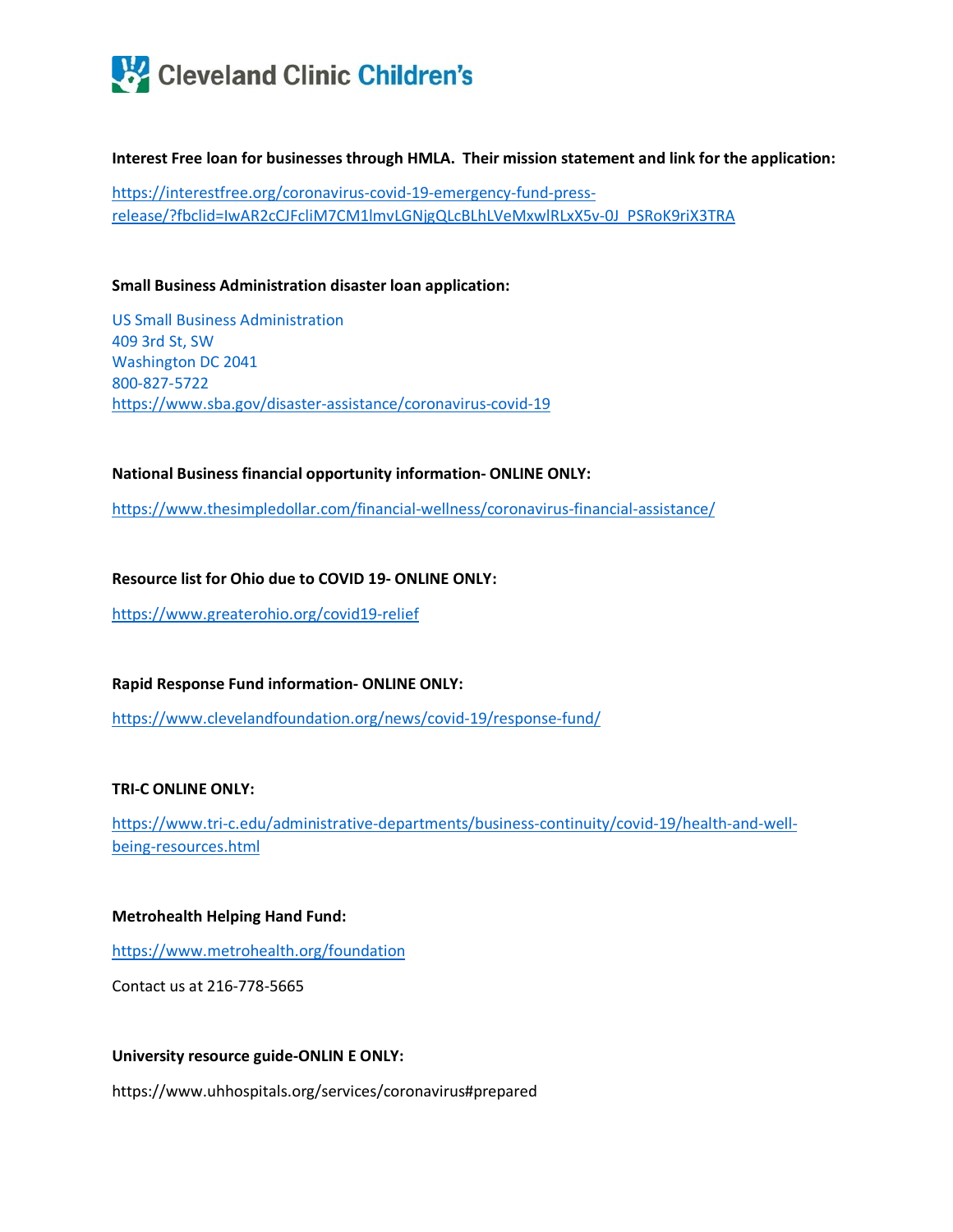

## HOUSING

*Please use these resources to determine your housing eligibility.*

#### **Cleveland Municipal Housing Court | 1200 Ontario Street, 13B | Cleveland, Ohio 44113**

216.664.4295-

<https://clevelandmunicipalcourt.org/housingcourt>

*Further, all civil proceedings, except emergency actions within The Cleveland Municipal Housing Court are hereby ORDERED suspended for 30 days. All non-emergency and new filings will not be accepted by the Clerk until April 20, 2020. Court supervised move-outs are suspended and writs may not be purchased until April 20, 2020.* 

*Anyone with a civil case previously scheduled March 16, 2020 through April 17, 2020 shall be sent a new notice via ordinary United States Postal Service for the newly assigned date. The affected cases are hereby ORDERED to be rescheduled for 30 days from the originally scheduled date and time.* 

#### **Northeast Ohio Coalition for the Homeless offers assistance for qualified individuals:**

<https://www.neoch.org/covid19> NEOCH Office Information: Address: 3631 Perkins Ave, Suite 3A-3, Cleveland, OH 44114. Phone: 216-432-0540 Fax: 216-361-9928

### **EMPLOYMENT**

*Given the unique circumstances, there are new opportunities for individuals to gain employment.* 

**Cuyahoga County open work opportunities for displaced workers:**

<https://www.gcpingear.com/employers-now-hiring>

Greater Cleveland Partnership

1240 Huron Road East, Suite 300

Cleveland, Ohio 44115

(216) 592-2208

[ingear@gcpartnership.com](mailto:ingear@gcpartnership.com)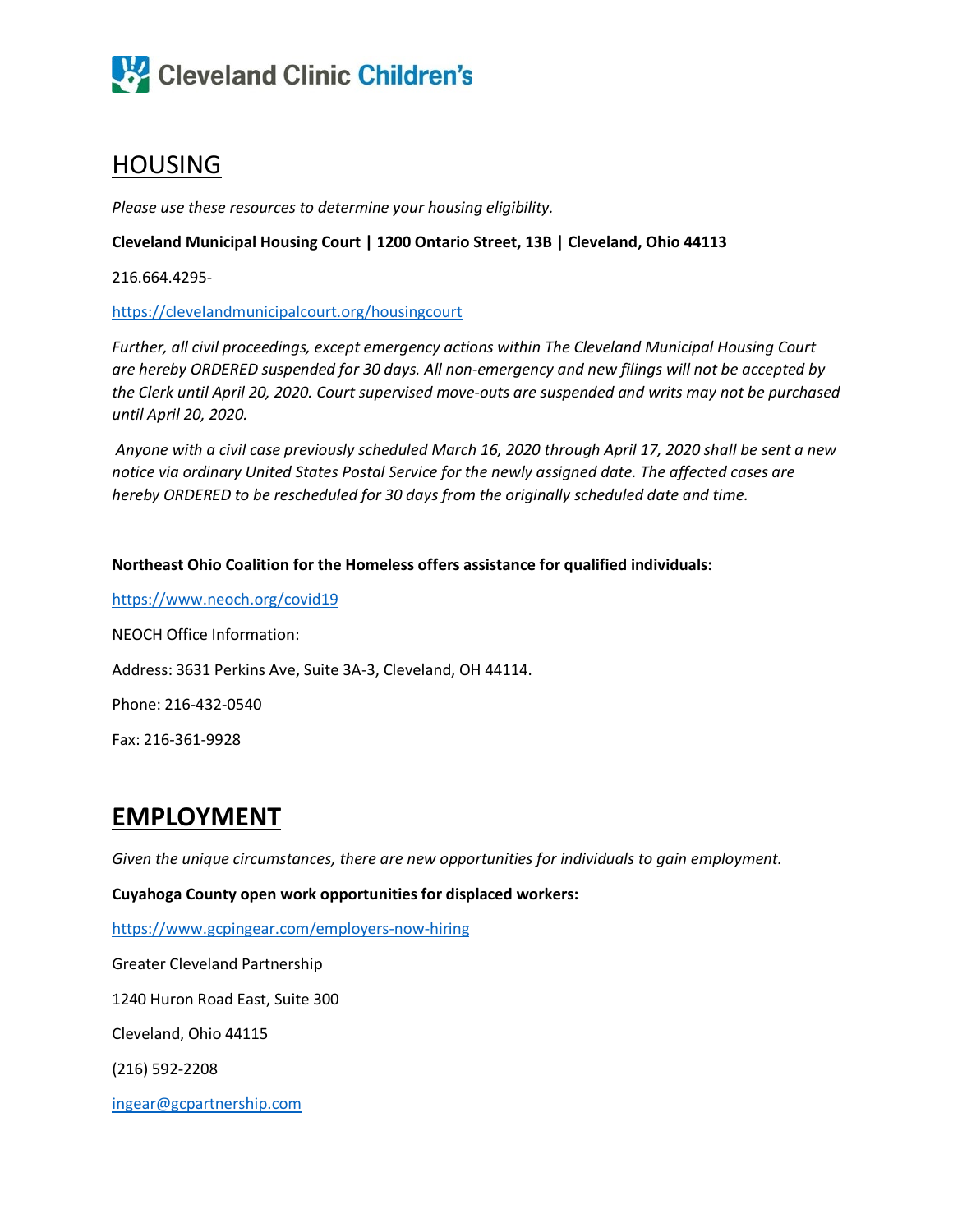

#### **Ohio Means Jobs-ONLINE ONLY:**

<https://jobseeker.ohiomeansjobs.monster.com/Account/UCClaimantsOverview.aspx>

**Link for the State of Ohio unemployment application- ONLINE ONLY:**

<http://jfs.ohio.gov/ouio/CoronavirusAndUI.stm>

**Information regarding insurance based on COVID 19- ONLINE ONLY:**

<https://iop-odi-content.s3.amazonaws.com/static/Legal/Bulletins/Documents/2020-03.pdf>

### **FOOD**

*Need food? Below are several opportunities to ensure that your family does not go without.*

#### **Greater Cleveland Food Bank**

<https://www.greaterclevelandfoodbank.org/get-help/help-center>

15500 S. Waterloo Rd.

Cleveland 44110

P 216.738.2265

Help Center 216.738.2067

855.738.2067

**List of Food Resources in Cuyahoga County. Please use discretion and call ahead for any of these resources as they may have been affected by the new COVID 19 Ohio mandates- ONLINE ONLY:**

[https://docs.google.com/spreadsheets/d/1DX\\_oloCFTAcidII2Rjrsg-](https://docs.google.com/spreadsheets/d/1DX_oloCFTAcidII2Rjrsg-Tgl3dIcLzNqYs28IBiRbo/edit?fbclid=IwAR1O-Xz3_8fDvYb-xd_QREf-CPYAoqujtILPJovkPY8YQMnZ93WuvcE93LI#gid=53282440)[Tgl3dIcLzNqYs28IBiRbo/edit?fbclid=IwAR1O-Xz3\\_8fDvYb-xd\\_QREf-](https://docs.google.com/spreadsheets/d/1DX_oloCFTAcidII2Rjrsg-Tgl3dIcLzNqYs28IBiRbo/edit?fbclid=IwAR1O-Xz3_8fDvYb-xd_QREf-CPYAoqujtILPJovkPY8YQMnZ93WuvcE93LI#gid=53282440)[CPYAoqujtILPJovkPY8YQMnZ93WuvcE93LI#gid=53282440](https://docs.google.com/spreadsheets/d/1DX_oloCFTAcidII2Rjrsg-Tgl3dIcLzNqYs28IBiRbo/edit?fbclid=IwAR1O-Xz3_8fDvYb-xd_QREf-CPYAoqujtILPJovkPY8YQMnZ93WuvcE93LI#gid=53282440)

#### **School lunch information:**

*The Ohio Department of Health opened a call center to answer questions from the public regarding coronavirus (COVID-19). The call center will be open 7 days a week from 9:00 a.m. to 8:00 p.m. and can be reached at 1-833-4-ASK-ODH (1-833-427-5634)*

<http://education.ohio.gov/Topics/Student-Supports/Coronavirus>

**Cleveland Municipal School District CMSD:**

<https://www.clevelandmetroschools.org/Page/15493>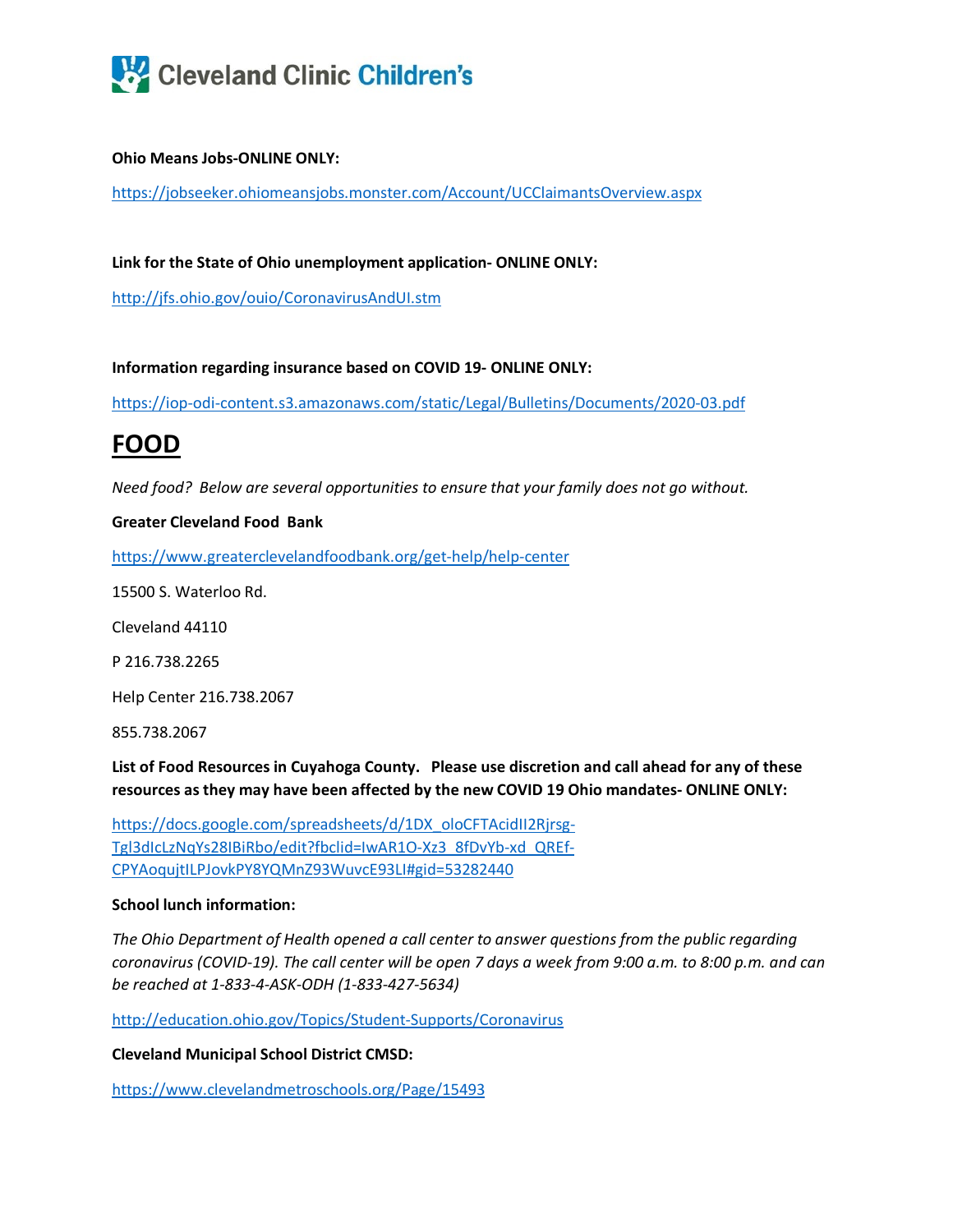

**Comprehensive list of local food resources- ONLINE ONLY:**

<https://docs.google.com/document/d/1hvhjYziwpDOPI7mOMf15o8bTXA5TYHxsPfnoed2aOfs/edit>

## **EMOTIONAL WELL-BEING/MENTAL HEALTH**

*Now is a great time to get connected with mental health services.*

**National Suicide Hotline:** 1-800-273-8255

**Lifeline Chat:** <https://suicidepreventionlifeline.org/chat/>

**Frontline:**

24/7 Crisis Hotline: 216.623.6888

<https://www.frontlineservice.org/>

#### **Cornerstone of Hope**-

Phone: 216.524.HOPE(4673)

<https://cornerstoneofhope.org/telehealth/>

#### **Guidestone:**

General information: 440.234.2006

Crisis line: 440.260.8595

<https://ohioguidestone.org/>

#### **Bellefaire:**

<https://www.bellefairejcb.org/alert/10/coronaviruscommunityupdatebellefaireservicese>

Phone: 216.320.8502 / 800.879.2522

[intake@bellefairejcb.org](mailto:intake@bellefairejcb.org)

#### **General information mental health resources-ONLINE ONLY:**

<https://coronavirus.ohio.gov/wps/portal/gov/covid-19/home/Coping-with-COVID-19-Anxiety/>

[https://www.tri-c.edu/administrative-departments/business-continuity/covid-19/health-and-well](https://www.tri-c.edu/administrative-departments/business-continuity/covid-19/health-and-well-being-resources.html)[being-resources.html](https://www.tri-c.edu/administrative-departments/business-continuity/covid-19/health-and-well-being-resources.html)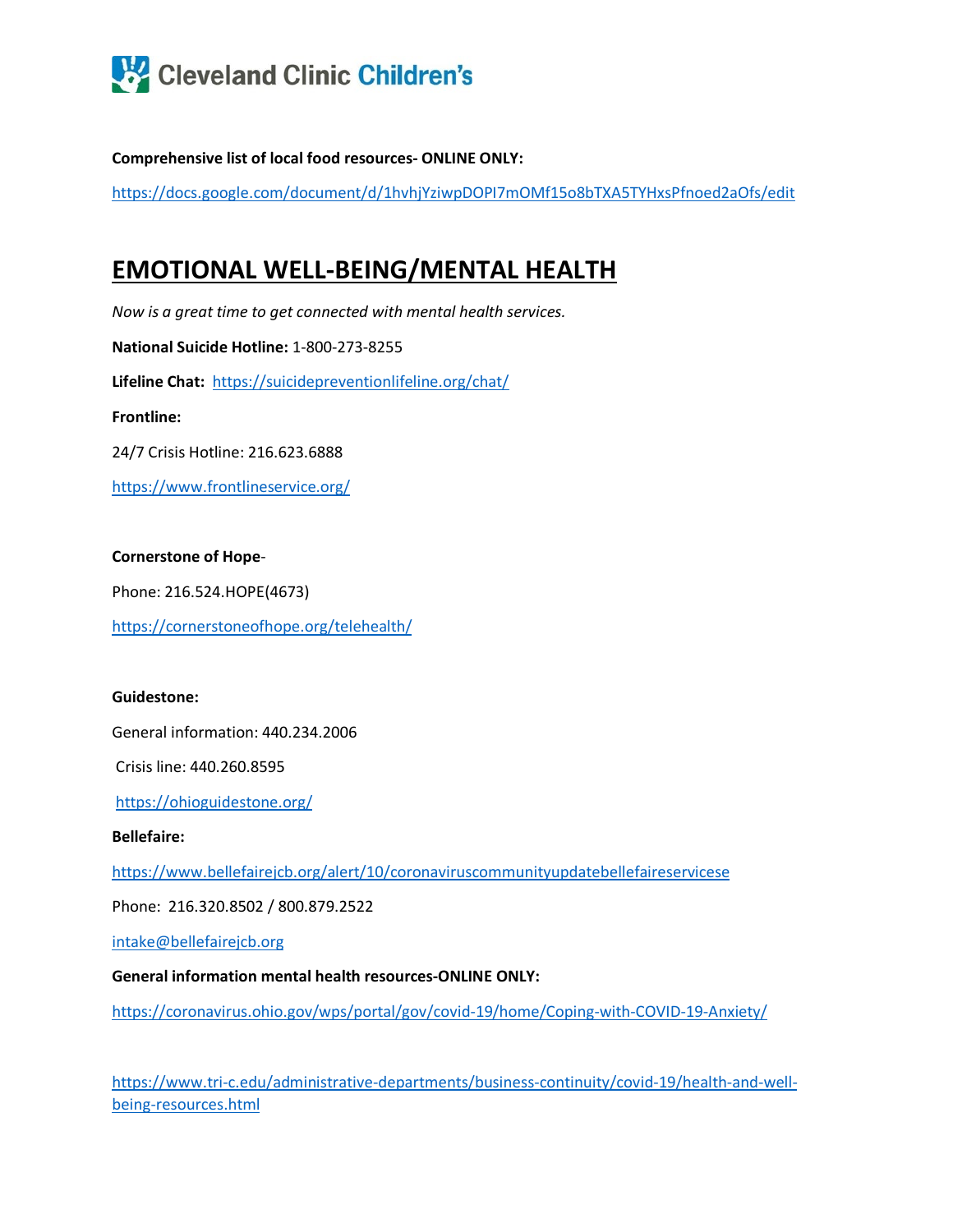## Cleveland Clinic Children's

[https://www.nami.org/getattachment/About-NAMI/NAMI-News/2020/NAMI-Updates-on-the-](https://www.nami.org/getattachment/About-NAMI/NAMI-News/2020/NAMI-Updates-on-the-Coronavirus/COVID-19-Updated-Guide-1.pdf)[Coronavirus/COVID-19-Updated-Guide-1.pdf](https://www.nami.org/getattachment/About-NAMI/NAMI-News/2020/NAMI-Updates-on-the-Coronavirus/COVID-19-Updated-Guide-1.pdf)

<https://childmind.org/coping-during-covid-19-resources-for-parents/>

**Mindfulness and Meditation Websites and Apps- ONLINE ONLY:** Stop Breathe Think[: http://stopbreathethink.org/](http://stopbreathethink.org/)  Headspace:<https://www.headspace.com/> Insight Timer:<https://insighttimer.com/> Calm: [www.calm.com](http://www.calm.com/) Buddhify[: http://buddhify.com/](http://buddhify.com/) Centered: http://www.centeredapp.com/ Mind Yeti:<https://www.mindyeti.com/>

Chopra Meditation Center offers 15 free guided meditations[: https://chopra.com/articles/guided](https://chopra.com/articles/guided-meditations)[meditations](https://chopra.com/articles/guided-meditations)

## **INTERNET ACCESS RESOURCES**

*School children are recommended to participate in online education resources. Some companies are offering assistance to secure that communication.*

**Comcast application- ONLINE ONLY:**

<https://internetessentials.com/>

#### **Spectrum-ONLINE ONLY:**

[https://corporate.charter.com/newsroom/charter-to-offer-free-access-to-spectrum-broadband-and](https://corporate.charter.com/newsroom/charter-to-offer-free-access-to-spectrum-broadband-and-wifi-for-60-days-for-new-K12-and-college-student-households-and-more)[wifi-for-60-days-for-new-K12-and-college-student-households-and-more](https://corporate.charter.com/newsroom/charter-to-offer-free-access-to-spectrum-broadband-and-wifi-for-60-days-for-new-K12-and-college-student-households-and-more)

#### **List of general program offers:**

[https://www.bleepingcomputer.com/news/software/list-of-free-software-and-services-during](https://www.bleepingcomputer.com/news/software/list-of-free-software-and-services-during-coronavirus-outbreak/?fbclid=IwAR2uVISqoFslZwN30e8YRETKciKaTL4-Fwxxw8rMaKJwFu8vAlNVsk2lCKY)[coronavirus-outbreak/?fbclid=IwAR2uVISqoFslZwN30e8YRETKciKaTL4-Fwxxw8rMaKJwFu8vAlNVsk2lCKY](https://www.bleepingcomputer.com/news/software/list-of-free-software-and-services-during-coronavirus-outbreak/?fbclid=IwAR2uVISqoFslZwN30e8YRETKciKaTL4-Fwxxw8rMaKJwFu8vAlNVsk2lCKY)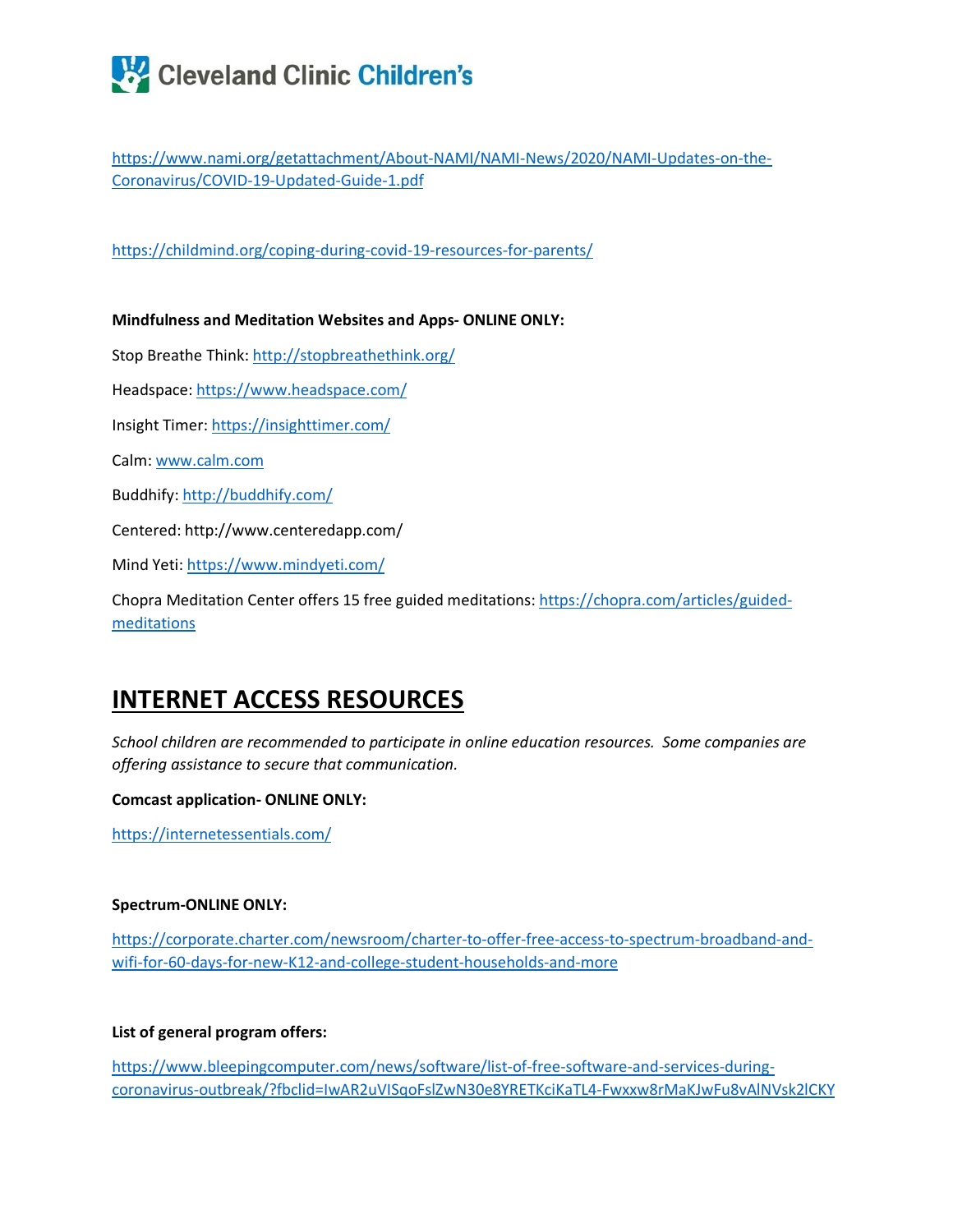

**AT&T, Sprint, T Mobile, and Comcast will not terminate services for the next 60 days.**

#### **Governor Dewine's statement regarding internet access- ONLINE ONLY:**

[https://governor.ohio.gov/wps/portal/gov/governor/media/news-and-media/dewine-husted-praise](https://governor.ohio.gov/wps/portal/gov/governor/media/news-and-media/dewine-husted-praise-internet-providers-for-commitment-to-keep-americans-connected-pledge)[internet-providers-for-commitment-to-keep-americans-connected-pledge](https://governor.ohio.gov/wps/portal/gov/governor/media/news-and-media/dewine-husted-praise-internet-providers-for-commitment-to-keep-americans-connected-pledge)

## **FREE ACTIVITY INFORMATION**

*Shelter in place presents challenges with regard to entertainment. Here are online resources to keep you and your family virtually busy.*

#### **Virtual Field Trips- ONLINE ONLY:**

[https://docs.google.com/document/d/1SvIdgTx9djKO6SjyvPDsoGlkgE3iExmi3qh2KRRku\\_w/preview?fbcl](https://docs.google.com/document/d/1SvIdgTx9djKO6SjyvPDsoGlkgE3iExmi3qh2KRRku_w/preview?fbclid=IwAR3OJvbYj5OZvkyymQQWv6TI_YbHGT4NJyhiJllvR3CPLUVv_aX7u1AR35k&pru=AAABcQhQpjc*S-z3TDtUOfCo_6p9u2qUeg) [id=IwAR3OJvbYj5OZvkyymQQWv6TI\\_YbHGT4NJyhiJllvR3CPLUVv\\_aX7u1AR35k&pru=AAABcQhQpjc\\*S](https://docs.google.com/document/d/1SvIdgTx9djKO6SjyvPDsoGlkgE3iExmi3qh2KRRku_w/preview?fbclid=IwAR3OJvbYj5OZvkyymQQWv6TI_YbHGT4NJyhiJllvR3CPLUVv_aX7u1AR35k&pru=AAABcQhQpjc*S-z3TDtUOfCo_6p9u2qUeg)[z3TDtUOfCo\\_6p9u2qUeg#](https://docs.google.com/document/d/1SvIdgTx9djKO6SjyvPDsoGlkgE3iExmi3qh2KRRku_w/preview?fbclid=IwAR3OJvbYj5OZvkyymQQWv6TI_YbHGT4NJyhiJllvR3CPLUVv_aX7u1AR35k&pru=AAABcQhQpjc*S-z3TDtUOfCo_6p9u2qUeg)

**Link for information about the Cuyahoga County public libraries and information on how to access the digital library- ONLINE ONLY:**

<https://www.cuyahogalibrary.org/LP/COVID-19.aspx>

**Fun online resource links- ONLINE ONLY:**

[https://coronavirus.ohio.gov/wps/portal/gov/covid-19/home/covid-19-checklists/family-activities-to](https://coronavirus.ohio.gov/wps/portal/gov/covid-19/home/covid-19-checklists/family-activities-to-try-during-closures-covid-19?fbclid=IwAR3WNy_rAAG_fO6pVDwx_Z9C18CqY1rhgVQVyVvHwSm1t2e4_48Wdh3vUV)[try-during-closures-covid-](https://coronavirus.ohio.gov/wps/portal/gov/covid-19/home/covid-19-checklists/family-activities-to-try-during-closures-covid-19?fbclid=IwAR3WNy_rAAG_fO6pVDwx_Z9C18CqY1rhgVQVyVvHwSm1t2e4_48Wdh3vUV)[19?fbclid=IwAR3WNy\\_rAAG\\_fO6pVDwx\\_Z9C18CqY1rhgVQVyVvHwSm1t2e4\\_48Wdh3vUV8](https://coronavirus.ohio.gov/wps/portal/gov/covid-19/home/covid-19-checklists/family-activities-to-try-during-closures-covid-19?fbclid=IwAR3WNy_rAAG_fO6pVDwx_Z9C18CqY1rhgVQVyVvHwSm1t2e4_48Wdh3vUV)

<https://www.theatlantavoice.com/articles/quarantineandchill-things-to-do-during-the-covid-19-crisis/>

[https://loganhealth.org/prod/wp-content/uploads/2020/03/What-to-do-at-home-with-your-kids](https://loganhealth.org/prod/wp-content/uploads/2020/03/What-to-do-at-home-with-your-kids-during-COVID-2019.pdf)[during-COVID-2019.pdf](https://loganhealth.org/prod/wp-content/uploads/2020/03/What-to-do-at-home-with-your-kids-during-COVID-2019.pdf)

[https://thejournal.com/articles/2020/03/13/free-resources-ed-tech-companies-step-up-during](https://thejournal.com/articles/2020/03/13/free-resources-ed-tech-companies-step-up-during-coronavirus-outbreak.aspx)[coronavirus-outbreak.aspx](https://thejournal.com/articles/2020/03/13/free-resources-ed-tech-companies-step-up-during-coronavirus-outbreak.aspx)

<https://www.actionforhealthykids.org/healthy-activities-to-do-at-home/>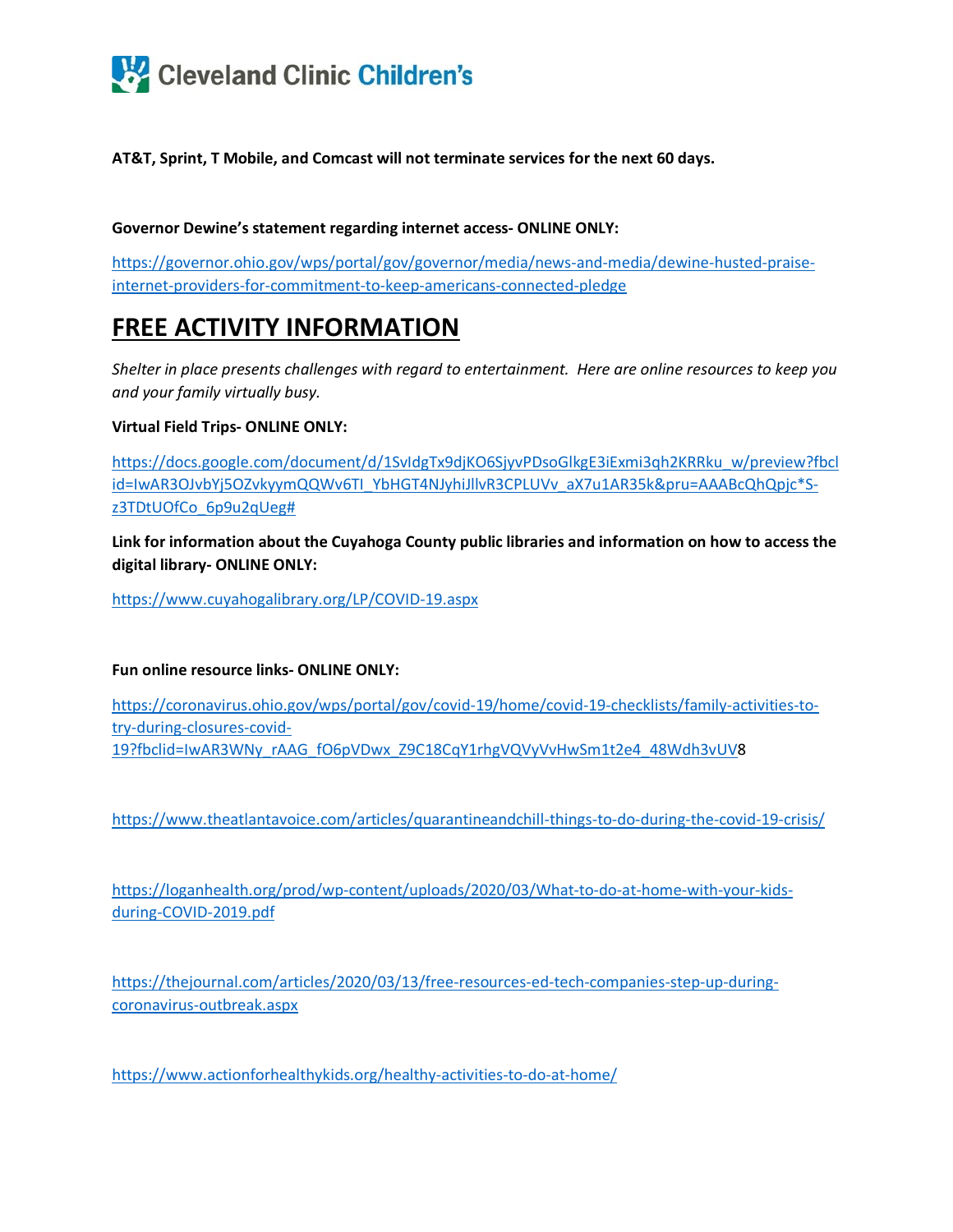

<https://kmox.radio.com/articles/online-kids-activities-for-parents-during-covid-19-pandemic>

[https://www.koaa.com/news/coronavirus/free-online-learning-tools-to-use-for-kids-during-covid-19](https://www.koaa.com/news/coronavirus/free-online-learning-tools-to-use-for-kids-during-covid-19-closures) [closures](https://www.koaa.com/news/coronavirus/free-online-learning-tools-to-use-for-kids-during-covid-19-closures)

## **EXERCISE PROGRAMS- ONLINE ONLY:**

**Planet Fitness:** *Offering free daily live-streamed at-home workouts at 4 p.m. PT/7 p.m. ET on its Facebook page.*

**Barry's Bootcamp***: Offering live 20-minute workouts twice daily on Instagram @barrys.*

**Corepower Yoga:** *Free on-demand yoga and sculpting videos on the Corepower Yoga website.*

**Daily Burn:** *30-day free trial; choose from thousands of different video and audio workouts on the Daily Burn website.*

**Peloton:** *Try the Peloton app at home for free for 90 days — no bike needed!*

**Fhitting Room***: 30-day free trial of its on-demand workout videos.*

**Rumble:** *Once a day, you can do Rumble-inspired, cardio and bodyweight workouts (no equipment necessary) via Instagram Live. (@DOYOURUMBLE)*

**Active by POPSUGAR app:** *sign up for free to get hundreds of do anywhere workouts.*

**Orangetheory Fitness:** *offering free daily workouts with minimal equipment on its app.*

**Exhale:** *30-day free trial of its on-demand workout videos.*

**Sculpt Society:** *Free 14 day trial of on demand workouts*

**Melissa Wood Health:** *Free 7 day trial of Pilates and guided meditation*

## **COMMUNITY BASED RESOURCES- ONLINE ONLY:**

*Some agencies have pulled resources together to meet your community's specific needs.*

#### **Detroit/Shoreway:**

<https://www.dscdo.org/coronavirus>

**Bellaire/Puritas Development Corporation**

<http://bpdc.org/>

**Slavic Village**

[https://www.clevelandmetroschools.org/cms/lib/OH01915844/Centricity/Domain/6268/SV-Emergency-](https://www.clevelandmetroschools.org/cms/lib/OH01915844/Centricity/Domain/6268/SV-Emergency-Resources-1.pdf)[Resources-1.pdf](https://www.clevelandmetroschools.org/cms/lib/OH01915844/Centricity/Domain/6268/SV-Emergency-Resources-1.pdf)

**Shaker Heights:**